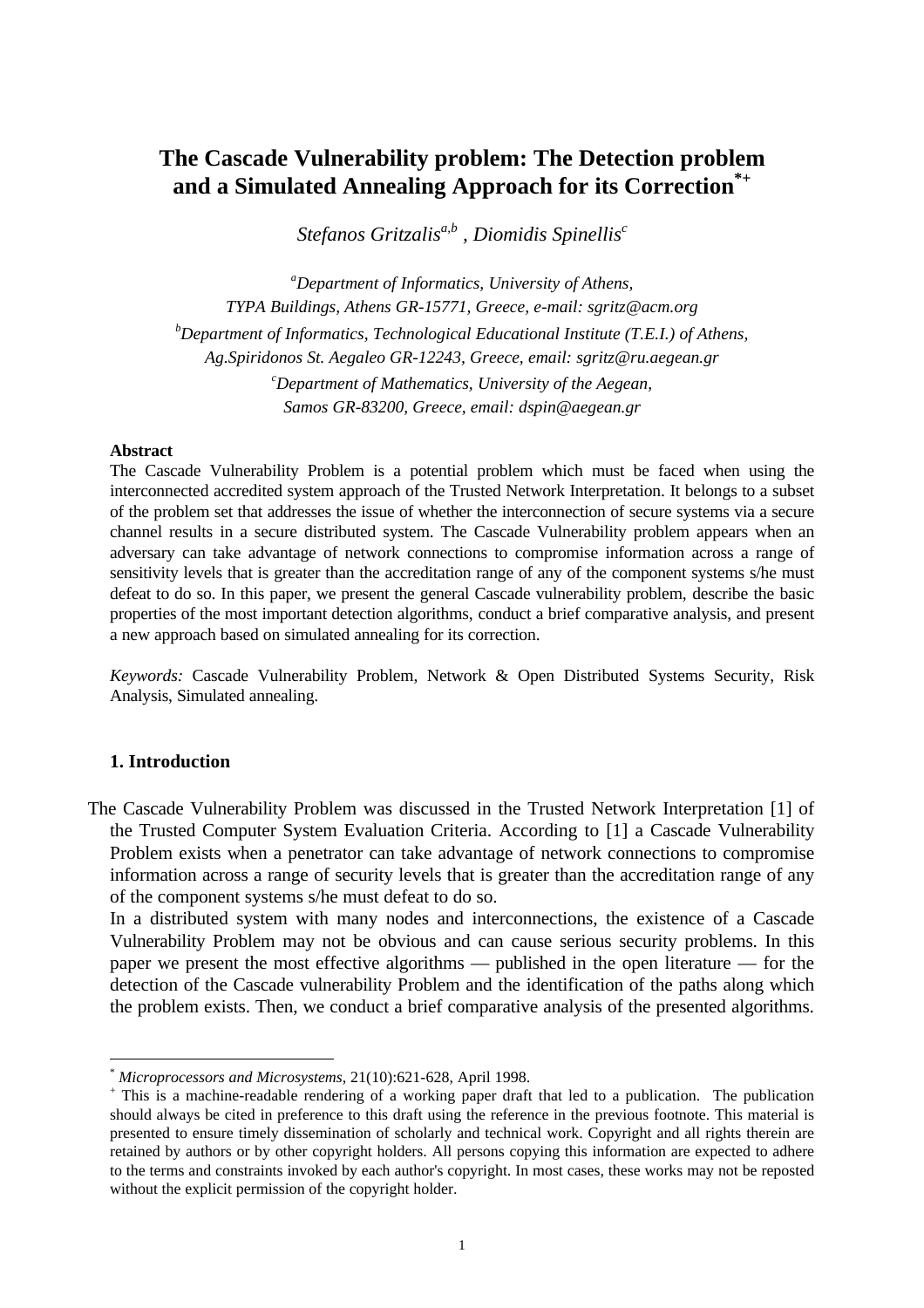Finally, we outline the basic semantics of an algorithm for the Restricted Cascade Correction Problem which proposes network modifications for reducing the risk of Cascade Vulnerability.

#### **2. The Cascade Vulnerability problem**

The Cascade Vulnerability Problem belongs to a subspace of the problem set that addresses the issue of whether the interconnection of secure systems via a secure channel results in a secure distributed system. The term "*secure system*" is taken here to mean a system that has undergone not only a risk analysis evaluation with respect to the acceptable risk of operating the system, but a system security evaluation as well.

The assets of the system and the threats against each one of them are considered during the risk analysis review in order to identify the level of the security required. System security can be modelled as a function of many parameters, such as computer security, communications security, administrative security, personnel security, and physical security [2]. For implementation purposes all these parameters must be categorised into classes of countermeasures that reduce the system risks. Therefore, a system security evaluation assesses the effectiveness of the countermeasures which were finally selected for a specific system, at a given time.

The Cascade Vulnerability Problem appears in the subset of networks that cannot be treated as a single system. There are different reasons why networks cannot be viewed as a single system. The main reasons can be the large size of the network or the different administrative entities which may lead to different risk assessment methods. In any case, it is necessary for the administrators of any two systems that are to be interconnected to mutually agree that both systems are secure as stand-alone systems; that is, both administrators need to accept the risk assessment and the security evaluation methods which are used for both systems.

In summary, one can argue that [3] [4] the Cascade Vulnerability Problem appears when independent mutually recognised secure systems are interconnected by secure channels to create a distributed system which is not as secure as its parts.

As a typical example of the Cascade Vulnerability Problem [1], let us consider two systems, as shown in Figure 1. Host A is accredited for TS-Top Secret and S-Secret information and all users are cleared to at least the Secret level. Host B is accredited for S and C-Confidential and all users are cleared to at least the Confidential level; finally, there is a link at level S between the two systems.



Figure 1. The generic Cascade Vulnerability Problem.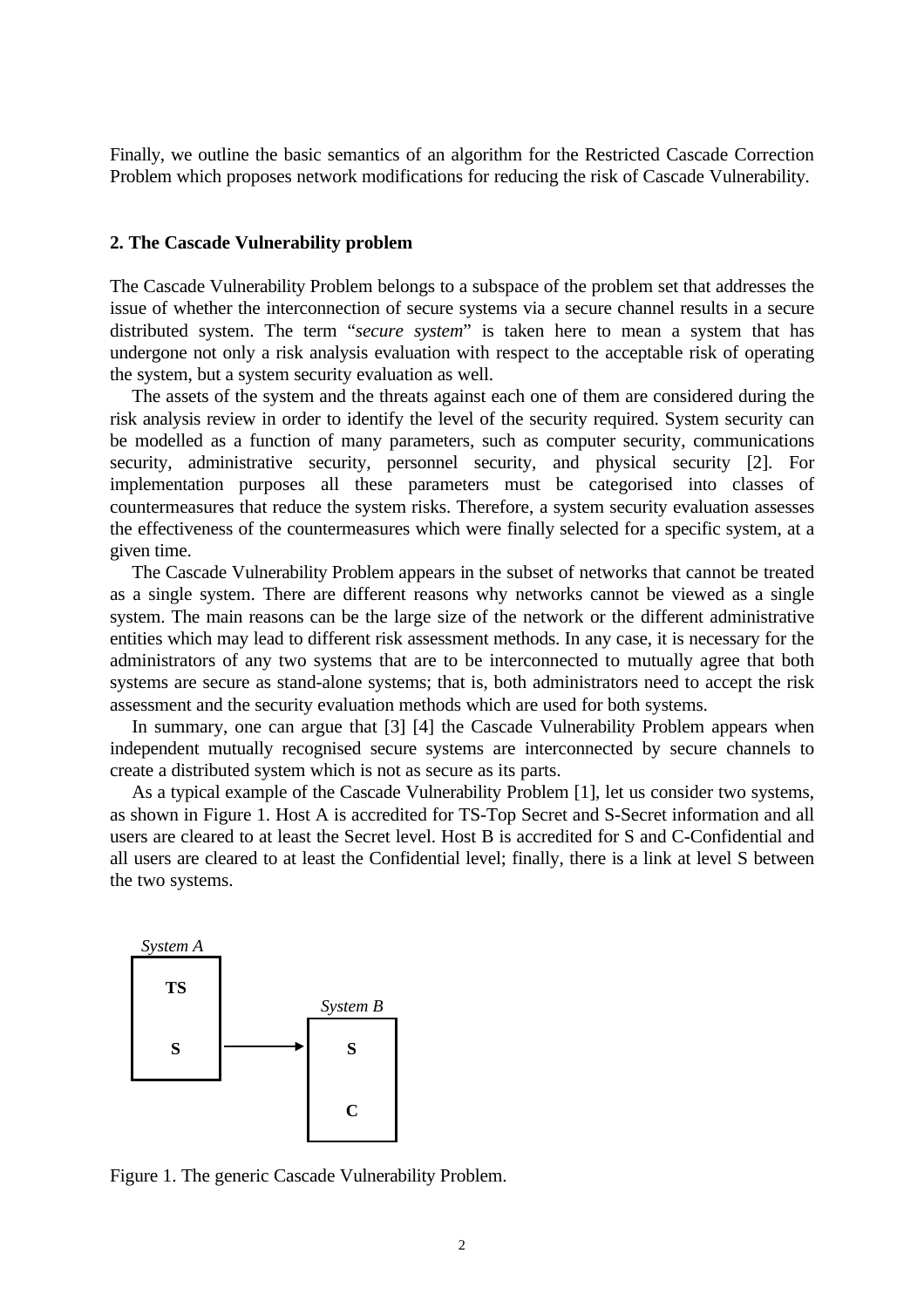While the risk of compromise in each of these systems is small enough to justify their use with two levels of information the system as a whole has three levels of information. This increases the potential harm that an adversary could cause, since s/he could downgrade the TSlevel information in system A to S-level, send it to system B, and further downgrade the information to C-level therein.

The adversary has to defeat the protection mechanisms of both systems A and B, but that is an easier job than defeating the protection mechanisms of a single system trusted to protect the whole range from TS-level to C-level. The network connection has, in essence, created a Trusted Computing Base (TCB) with users cleared to at least the C-level with data on it at the TS-level.

In this way [5] the network connection has invalidated the risk analysis that accredited the two systems, because such a networked system must have a more secure architecture, a TCB rating of B3, than either rating of the original individual sub-systems TCB (i.e. B1 or B2, Figure 2).

|                  | <b>Maximum Data Sensitivity</b> |                |                |                |                |                |                |                |
|------------------|---------------------------------|----------------|----------------|----------------|----------------|----------------|----------------|----------------|
| <b>Minimum</b>   |                                 | U              | N              | $\mathcal{C}$  | S              | <b>TS</b>      | 1 <sup>C</sup> | MC             |
| <b>Clearance</b> | U                               | C <sub>1</sub> | B <sub>1</sub> | B <sub>2</sub> | B <sub>3</sub> | $\ast$         | $\ast$         | $\ast$         |
| <sub>or</sub>    | N                               | C <sub>1</sub> | C <sub>2</sub> | B <sub>2</sub> | B <sub>2</sub> | A <sub>1</sub> | $\ast$         | $\ast$         |
| authorisation    | $\mathcal{C}$                   | C <sub>1</sub> | C <sub>2</sub> | C <sub>2</sub> | <b>B</b> 1     | B <sub>3</sub> | A1             | $\ast$         |
| of               | S                               | C <sub>1</sub> | C <sub>2</sub> | C <sub>2</sub> | C <sub>2</sub> | B <sub>2</sub> | B <sub>3</sub> | A1             |
| <b>System</b>    | TS(BI)                          | C <sub>1</sub> | C <sub>2</sub> | C <sub>2</sub> | C <sub>2</sub> | C <sub>2</sub> | B <sub>2</sub> | B <sub>3</sub> |
| <b>Users</b>     | TS(SBI)                         | C <sub>1</sub> | C <sub>2</sub> | C <sub>2</sub> | C <sub>2</sub> | C <sub>2</sub> | B <sub>1</sub> | B <sub>2</sub> |
|                  | 1 <sup>C</sup>                  | C <sub>1</sub> | C <sub>2</sub> | C <sub>2</sub> | C <sub>2</sub> | C <sub>2</sub> | C <sub>2</sub> | B <sub>1</sub> |
|                  | MC                              | C1             | C <sub>2</sub> | C <sub>2</sub> | C <sub>2</sub> | C <sub>2</sub> | C <sub>2</sub> | C <sub>2</sub> |

Figure 2. Security Index Matrix for Open Environments [6].

Let  $R<sub>j</sub>(t)$  be the probability that both TCBs can be penetrated if the joint combination of two TCBs is subject to a total threat of *t* units or less. Changing variables and taking into account that the probability of two independent events occurring together is the product of their separate probabilities the value of  $R_j$  can be then computed as the convolution integral:

$$
R_j(t) = \int R_{B2}(x) R_{B2}(t-x) dx,
$$

whose precise value in relation to the original  $R_{B2}(x)$  is not intuitively obvious.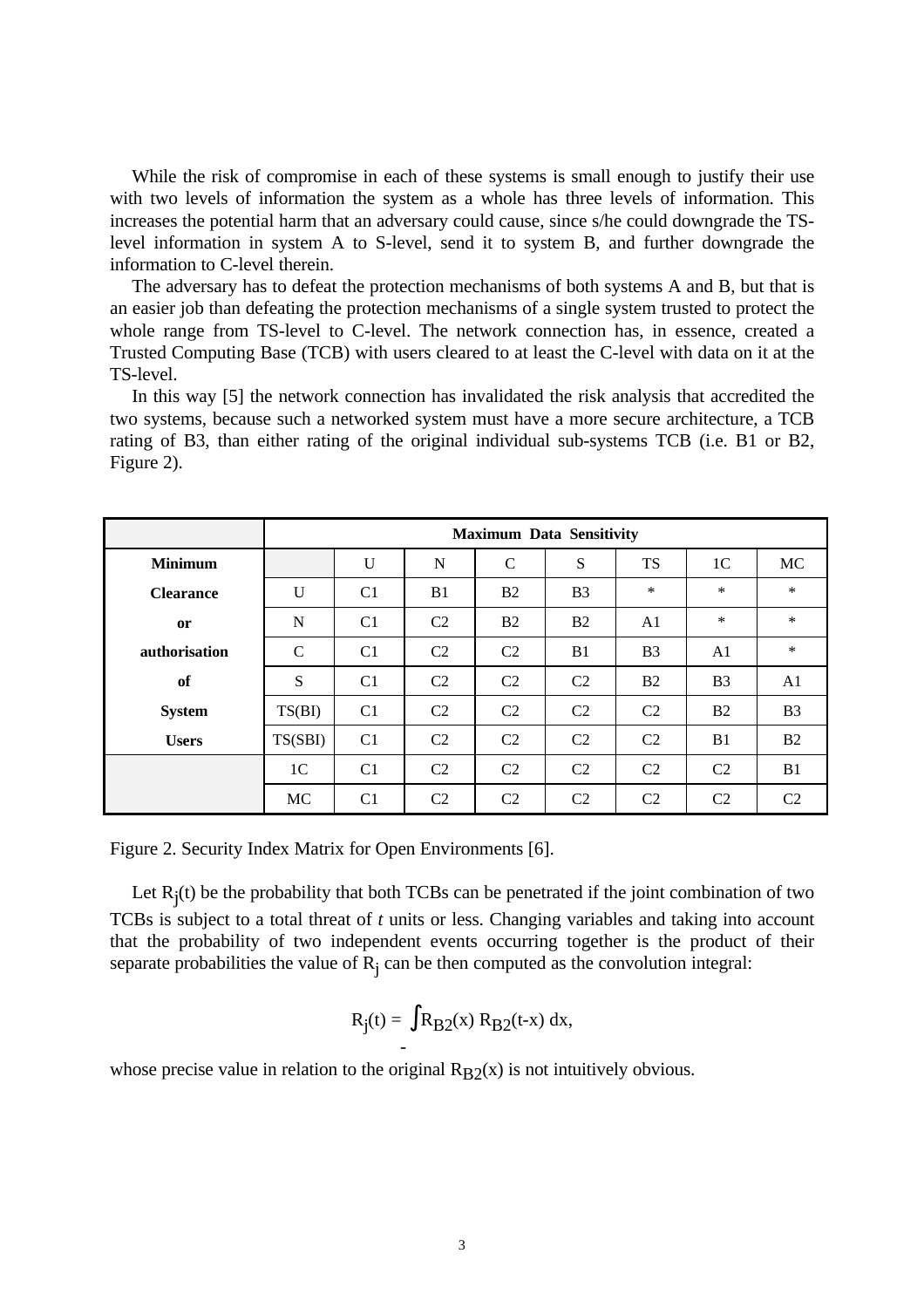

In Figure 3a and 3b the probability density functions for  $R_{B2}(t)$  and of the Cascade  $R_j(t)$  are shown. It has been proven [7] that  $R_j$  is approximately equal to  $R_{B2}^2$  for the cascade of two B2 systems. This means that the resistance to threat of a cascade of two B2 systems is approximately the same as, or even better than, that of a B3 system.

## **3. Algorithms for Cascade Vulnerability Detection**

### *3.1 The Nesting and Cascade condition*

#### *The Nesting condition*

The simplest approach for recognising a potential Cascade Vulnerability Problem is to test whether a network can or cannot face such a problem. This simple test is calling *the nesting condition* [1].

The nesting condition is true if the accreditation ranges of each of the interconnected systems are either:

- nested one range is included in the other
- disjoint have no common level.

Fulfilment of the nesting condition implies that there can be no Cascade Vulnerability Problem in the network at hand. However, there are many cases in the literature [5] where the nesting condition is not fulfilled, yet there is actually no Cascade Vulnerability Problem.

A possible solution when the problem may exist is to eliminate certain network connections, either physically or by means of end-to-end encryption. The later solution allows hosts that need to communicate to do so, while eliminating additional unnecessary cascading risk on the path from one host to another.

#### *The Cascading Condition*

An attempt for a formal description of the *Cascading Condition*, which is more precise than the one described in [1], is presented in [5]. According to that, when we use a network, we know that it consists of some nodes *h*, and that every node has its accreditation range *A(h).*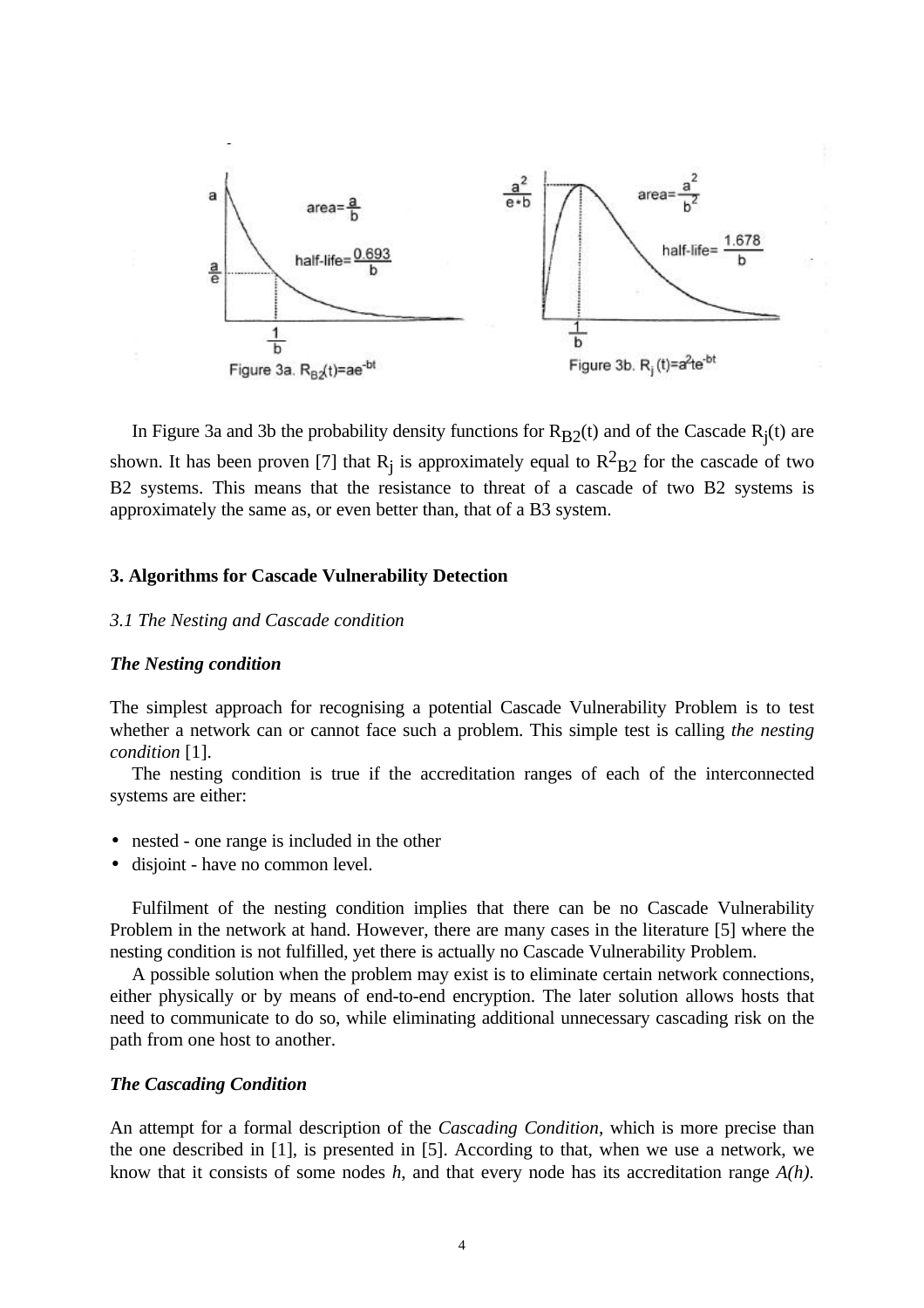This *A(h)* consists of a set of sensitivity levels which, as a whole, form a lattice. Consequently, an accreditation range is a convex sublattice which is the formal notion corresponding to a range.

The protection regions are the pairs  $(h, s)$ , for each sensitivity level  $s\hat{I}A(h)$ . A step is an ordered pair of protection regions  $(h_1, s_1)$ ,  $(h_2, s_2)$  such that either:

- $s_1 = s_2$  and  $h_1$  sends information to  $h_2$  at level  $s_1$  a network link, or
- $h_1=h_2$  an information flow within a component.

In the second case, if also  $s_1$ *£* $s_2$ , then the information transfer is permitted by the enforced security policy in this specific node. A downgrade is a flow such that *s1>s2* .

A downgrade from  $s_1$  to  $s_2$  is always associated with a risk index  $R(s_1, s_2)$ . If  $s_1 \mathbf{\pounds} s_2$ , then  $R(s_1, s_2) = 0$ , otherwise  $R(s_1, s_2) > 0$ . The risk index of any convex sublattice can be defined as the least upper bound of all  $R(s_i, s_j)$ .

Two accreditation ranges - convex sublattices are:

- nested, if either  $\widehat{A} \widehat{I} \widehat{B}$  or  $\widehat{B} \widehat{I} \widehat{A}$ ,
- strictly ordered, if (for every  $a\hat{I}A$  and  $b\hat{I}B$ ) then  $a \leq b$ , or
- incomparable, if for every  $(a\hat{I}A$  and  $b\hat{I}B)$  neither  $a\hat{I}b$  nor  $b\hat{I}a$ .

For a certain path  $(h_1, s_1)$ ,  $(h_2, s_2)$ ,...,  $(h_n, s_n)$ , its net downgrade is  $R(s_1, s_n)$ , and its difficulty is  $max(R(A(h_i)))$ , such that  $s_i > s_{i+1}$ .

According to the above formalism, a path is a Cascading path if its difficulty is at least as great as its net downgrade. Therefore, a network satisfies the Cascade condition if it has no Cascading paths at all.

In [5] one can find a program, written in Edinburgh Prolog, that can identify all cascading paths based on the previous formalism.

#### *3.2 A heuristic procedure*

The heuristic condition is a less conservative but much more complex heuristic that takes into account the connectivity of the network and the evaluation classes of the components. Given the goal of not allowing a risk greater than is recommended by the Environmental Guidelines, the *heuristic procedure* [1] has been developed to examine systems and determine whether they fall within the bounds prescribed by these Guidelines.

In formal terms the heuristic procedure is an approximate test for the Cascade Condition, described in the previous section. It should be noted that this procedure is not intended to be prescriptive: it is merely one way of examining the problem. It is obvious that the heuristic procedure — as every heuristic — has been derived through trial and error: it produces reasonable results and provides useful guidance to the prudence of interconnecting various systems.

In [1] an algorithm is described for determining whether or not a given network, composed of evaluated components meets the risk categories of the Environmental Guidelines. The algorithm is based on the idea of dividing a network into groups. The risk presented by any given group can be compared to the maximum allowed risk as defined by the Yellow Book for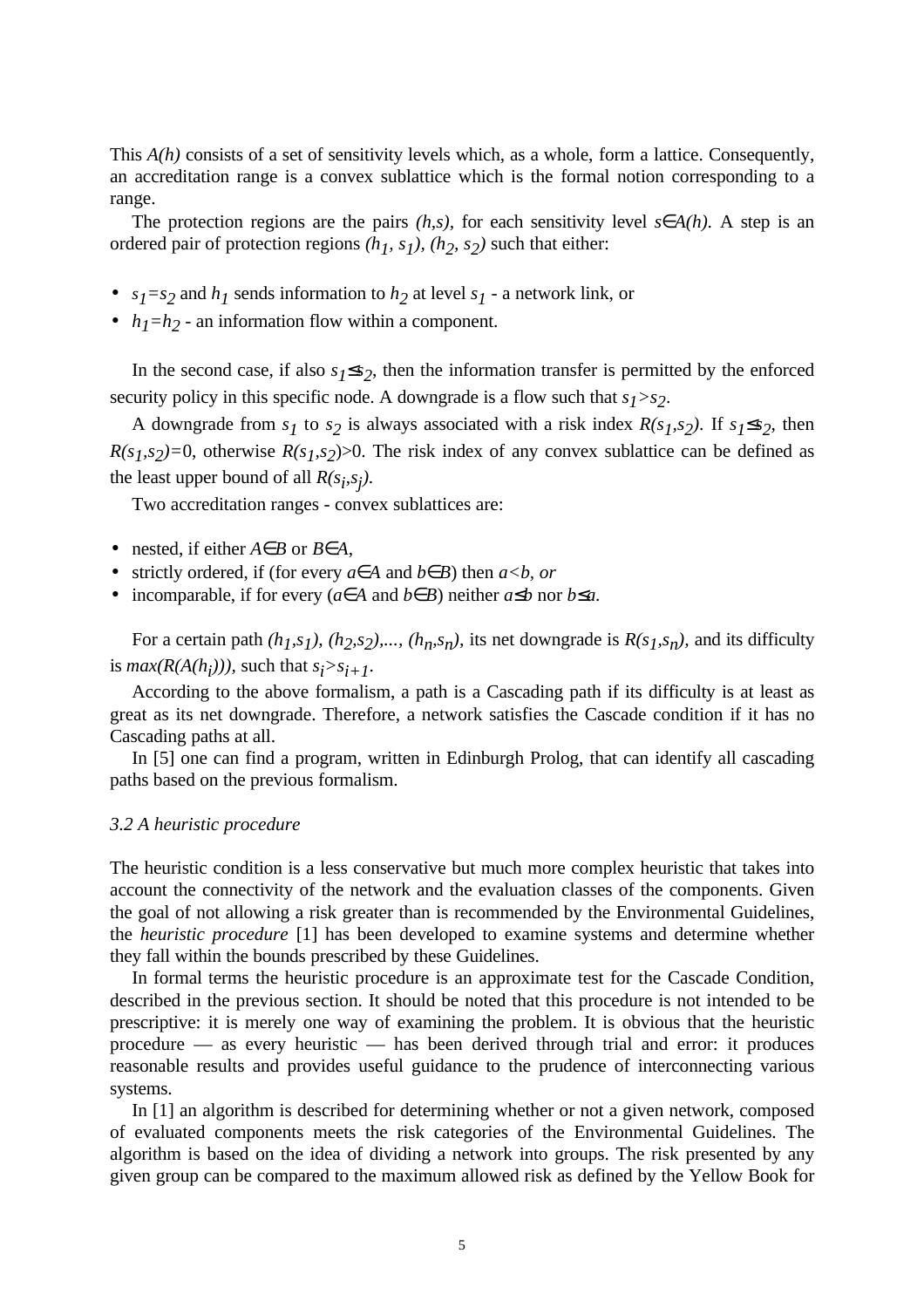a system at the given evaluation class to determine if any community presents an unacceptable risk.

The steps for the heuristic procedure are [1]:

- 1. Create a Network Table listing all components within the network. This table should include the following information for every component:
	- 1.1. Component ID,
	- 1.2. Evaluation Class,
	- 1.3. range of security classifications at which the component sends data to the network,
	- 1.4. list of security classifications at which the component receives data from the network,
	- 1.5. maximum of (highest level of data received from network, highest level of data processed by component), and
	- 1.6. minimum of (clearance of the user with the lowest clearance of the users with direct access to the component, lowest level of data sent to the network from the component).
- 2. Produce three tables: a Network Table Evaluation Class, a Network Table Maximum and a Network Table Minimum. The Network Table Evaluation Class will be the highest evaluation class of any component listed in the table. The Network Table Maximum will be the maximum of the maxima associated with all the components listed in the table which send data to the network. The Network Table Minimum will be the minimum of the minima associated with all the components listed in the table which receive data from the network.
- If the Network Table Evaluation Class is greater than B1 then tables for each evaluation class lower than the class of the Network Table, must be produced down to tables for the C1 class. These tables will be produced for each evaluation class by first listing any one component whose evaluation class is less than or equal to the evaluation class for the table. Then add to the table all components that meet all of the following conditions:
	- 2.1. they have an evaluation class less than or equal to the class of the table,
	- 2.2. they receive data from the network at a level that is being sent by a component which is already in the table, and
	- 2.3. they send data to the network at a level that is equal to or less than any node already in the table.
- 3. After all the tables have been constructed, the Network Table Evaluation Class of each table is compared to the maximum and minimum for the table with regard to the rules specified by the Environmental Guidelines.
- 4. If all tables satisfy the assurance requirements for the Environmental Guidelines then the network passes the assurance requirements. If any of the tables provide a greater risk index than is permitted by the Environmental Guidelines then the network provides a high level of risk and should not be connected as currently designed.

The reader can find an analytical application of the heuristic procedure in an example in [1].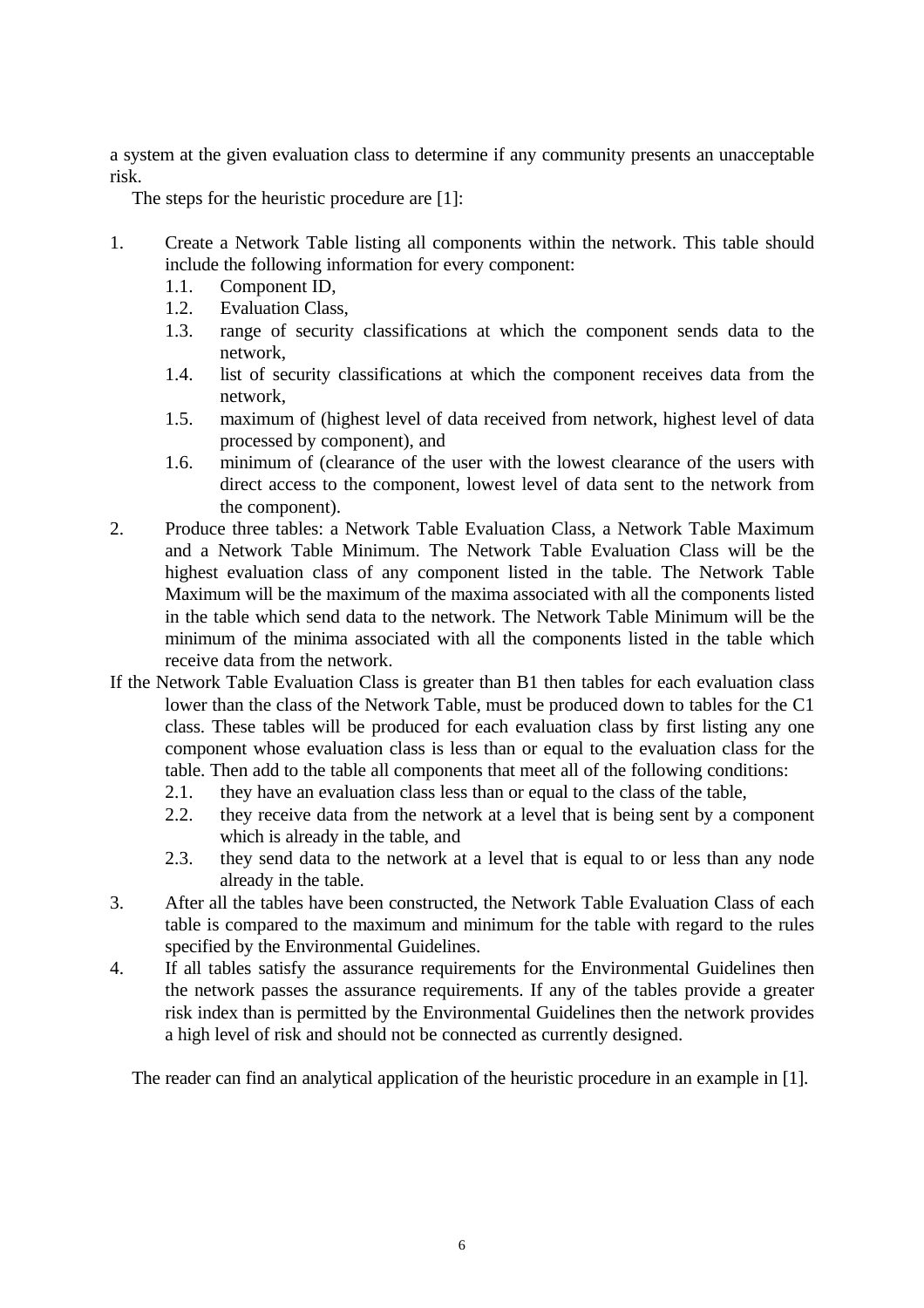## *3.3 Shortest path formulation of the cascade problem*

The formulation of the Cascade Vulnerability Problem as a Resource-Constrained Shortest Path Problem [3] [4] leads to an efficient algorithm for determining whether a network presents a Cascade Vulnerability Problem.

The resource-constrained shortest path is based on three phases: Preprocessing, Shortest Path Calculation, and Postprocessing.

1. The Preprocessing step consists of the following actions:

- defining the Cascade Vulnerability Problem as a graph by identifying nodes, edges, and weights,
- viewing the problem from the penetrator's perspective by allocating the penetrator a set of resources, and
- defining the resource consumption function that determines how the network consumes the penetrator's resources.
- 2. The Shortest Path Calculation step determines the paths through the graph that minimise the cost to the penetrator under the consumption function. The Shortest Path Calculation step may require careful selection of the algorithm or algorithms used so that the path calculation is computationally efficient. The appropriate selection may be based on the size of the network problem, the user-defined consumption function, and whether the penetrator's resources are scalar (e.g. money), or vector (e.g. (money, time))
- 3. The Postprocessing step analyses the shortest path results to determine the network security metric. For some applications determining that the network is not secure may require rearchitecting the network connectivity and reiterating the model steps.

In this approach the algorithm is flexible in two ways:

- There is a wide choice of what is meant by *cost*. In the standard Cascade Vulnerability Problem the *cost of a path* is defined by the maximum TCB rating of a machine on the path at which the security level of the data is compromised by illegally downgrading it to a lower security level. This makes the conservative assumption that once one machine of a given TCB rating is penetrated, then all others of equal or lower rating can be penetrated easily. However, the cost could also be defined as the sum of the costs of defeating the security protection mechanisms of all computers on the path independently.
- There is a flexibility for the choice of which shortest path algorithm to use. In [3] [4] it is apparent that the Floyd-Warshall all-pairs algorithm [8] was intended to be used. This algorithm has a very good worst-case complexity to solve the all-pairs shortest path problem. However the Dijkstra single-source algorithm [8] could also be used for it is generally faster for sparse graphs like a computer network; therefore it is possible to implement the current algorithm using a somewhat faster algorithm than which is suggested in [3] [4].

The time-complexity of the algorithm is at most  $O(n^3) = O(a^3n^3)$ , where *n*' is the number of nodes in the expanded graph, *a* is the number of security levels for data, and *n* is the number of nodes in the network. The space-complexity of the algorithm is  $O(n^2) = O(a^2n^2)$ .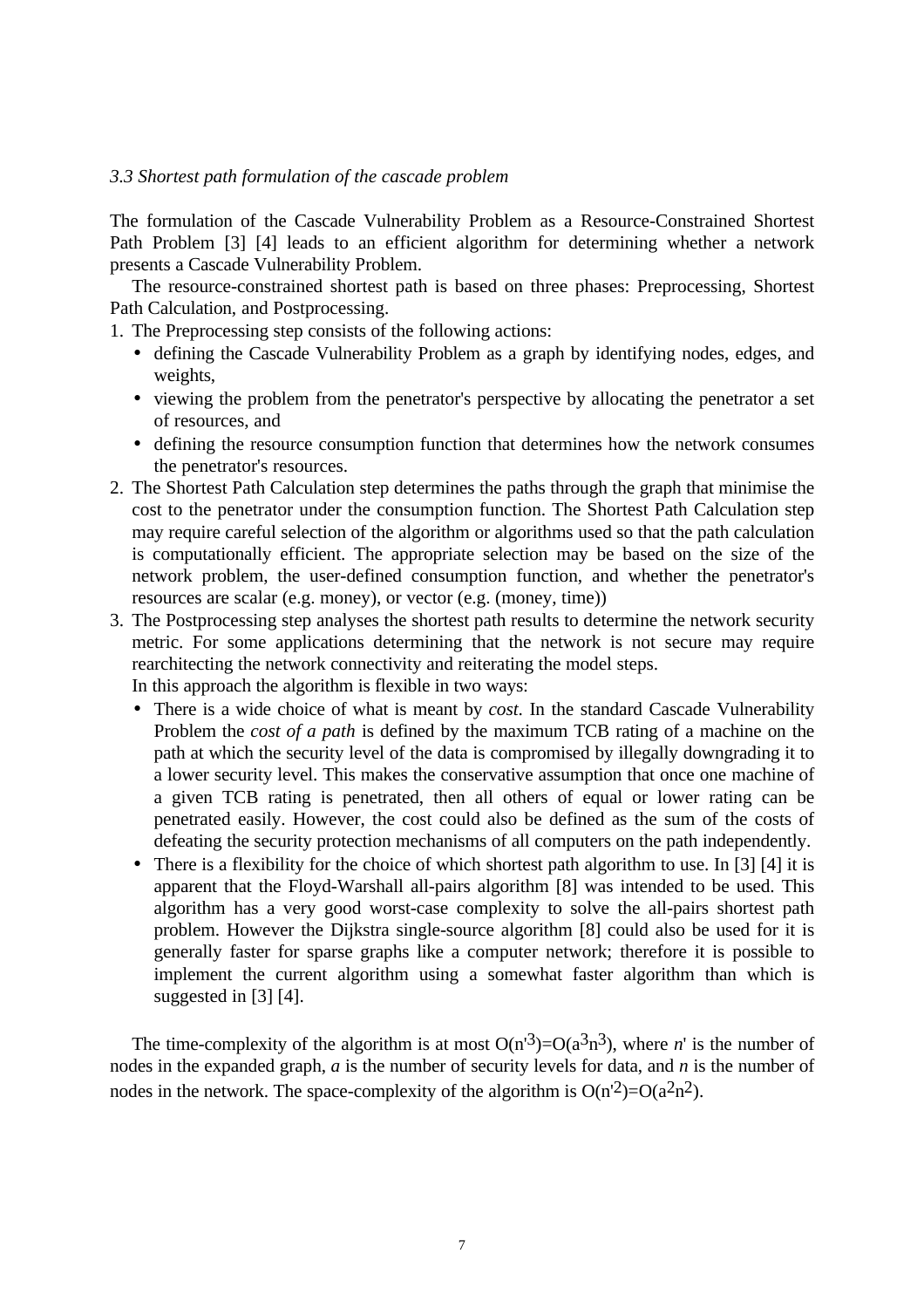#### *3.4 The Horton et al. Algorithm*

An efficient algorithm for the detection of cascading vulnerability paths is presented in [9]. In this algorithm the interconnection network of trusted computer systems is modelled as a directed graph with *n* nodes and *m* edges. The nodes have a TCB rating associated with each other and represent the trusted subsystems. The edges represent the interconnection on which data can flow. The information needed to be associated with a node is the lowest user security level for which some user on the node is cleared, as well as the highest security level of labelled data at the node.

Each data path is represented by a directed edge or arc from the starting to the ending node of the path. With each arc a pair *(d,u)* is associated, where *d* is the security level of the data at the beginning of the path, and *u* the security level of the user at the end of the path. In a cascading vulnerability path the proposition *u<d* holds true.

The algorithm in [9] begins by creating arcs for each edge in the graph in which *u* and *d* are equal. The remaining part of the algorithm consists of two phases. In the first phase all possible legal paths through the network are found. A legal path is one for which *d£u*.

In the second phase the new arcs represent illegal data paths as well as legal data paths. The new step in this phase, is the answer of the question whether the TCB rating of node *i* allows the accreditation range of the  $arc(i, k)$ . If it does, then the path corresponding to the new arc is not a cascading vulnerability path. If it does not, then the path from which this arc is constructed is a cascading vulnerability path. For determining the above the authors propose the use of the Floyd-Warshall shortest path algorithm [8].

A cascade vulnerability correction algorithm should include suggestions for these network modifications which eliminate or reduce the risk of cascade vulnerability. [9] supports the idea that an algorithm that solves the cascade vulnerability correction problem would also solve the vertex cover problem for planar graphs (which is known to be intractable). Based on the above, the cascade vulnerability correction problem appears to be NP-hard. The detection algorithm shows that the correction problem is in NP and therefore the problem is NPcomplete. Thus, an efficient algorithm that would give the optimal solution is unlikely to be found.

It is only possible that by using generalised techniques (e.g. ILP-Integer Linear Programming) a reasonable initial network could be defined, with all known constraints incorporated; this network could then be modified as unfulfilled requirements are identified. Although solving integer linear programs problems is also NP-complete, there are efficient techniques which give acceptable solutions. The multiple-path problem can be stated as an ILP [9] as follows:

*p* is a Cascading path in the network

*n* is a node in the network

*s* is the TCB rating for a system

 $c_{n,s}$  is the cost of upgrading node *n* to rating *s* 

*n,s Î p* means that upgrading node *n* to TCB rating *s* would correct path *p*

 $x_n$ , is a variable that is either 1 (node *n* is to be upgraded to TCB rating *s*) or 0 (node *n* is not to be upgraded to TCB rating *s*).

Then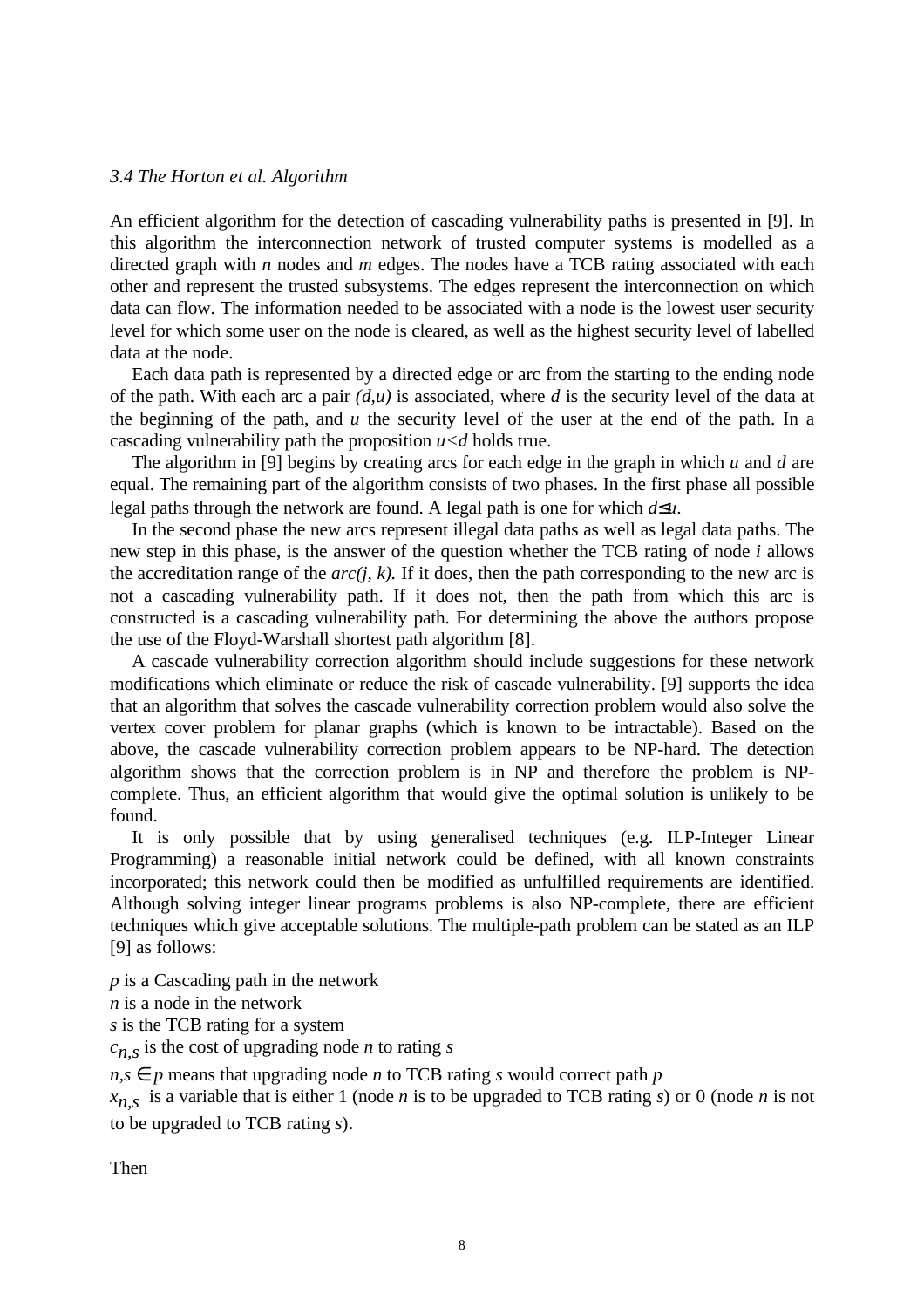Minimise  $\sum c_{n,s} x_{n,s}$ , subject to  $\sum x_{n,s} \geq 1$ ,  $\forall p$  $n, s\hat{I}$ <sup>*n*</sup>

The basic disadvantage of Horton's algorithm is that not all pairs of nodes connected by cascading vulnerability paths are found. However, if all the pairs of nodes connected by cascading vulnerability paths that are found are corrected, then all the cascading vulnerability paths are corrected. Any unreported cascading vulnerability paths will contain all of some reported cascading path.

## *3.5 Algorithm comparative effectiveness analysis*

As stated above, the Horton algorithm has reduced time-complexity  $O(an^3)$  as compared to  $O(a^3n^3)$  for the [3] algorithm. The space-complexity for the [9] algorithm is  $O(an^2)$  as compared to  $O(a^2n^2)$  for the [3] [4] algorithm. In [10] the resistance of all paths in the network is calculated by a matrix computation which requires  $O(n^3 \log_2 n)$  steps.

A problem common to [3] [4] [9] is the following: if there are multiple cascading vulnerability paths between a pair of nodes, then only one of the paths will be detected using the straightforward version of the corresponding algorithm.

However, the [9] algorithm does not handle partially-ordered security levels as the [3] [4] [10] algorithms do.

## **4. A Simulated Annealing approach**

The computational complexity of the above algorithms and, in particular, the time-complexity of the shortest path algorithm led us towards examining the applicability of simulated annealing as the cascade vulnerability search strategy. Simulated annealing is an adaptation of the simulation of physical thermodynamic annealing principles described by [11] to the minimisation of combinatorial optimisation problems [12] [13]. In common with genetic algorithms [14] and tabu search techniques [15] it follows the "local improvement" paradigm for harnessing the exponential complexity of the solution space.

The algorithm is based on randomisation techniques. An overview of algorithms based on such techniques can be found in [16]. A complete presentation of the method and its applications can be found in [17] and accessible algorithms for its implementation are presented by [18].

Simulated annealing is an optimisation method suitable for combinatorial minimisation problems such as the cascade vulnerability problem. Such problems exhibit a discrete, factorially large configuration space. In common with all paradigms based on "local improvements" the simulated annealing method starts with a non-optimal initial configuration (which may be chosen at random) and works on improving it by selecting a new configuration using a suitable mechanism (at random in the simulated annealing case) and calculating the corresponding cost differential  $(\Delta X_k)$ . If the cost is reduced, then the new configuration is accepted and the process repeats until a termination criterion is satisfied. Unfortunately, such methods can become "trapped" in a local optimum that is far from the global optimum. Simulated annealing avoids this problem by allowing "uphill" moves based on a model of the annealing process in the physical world.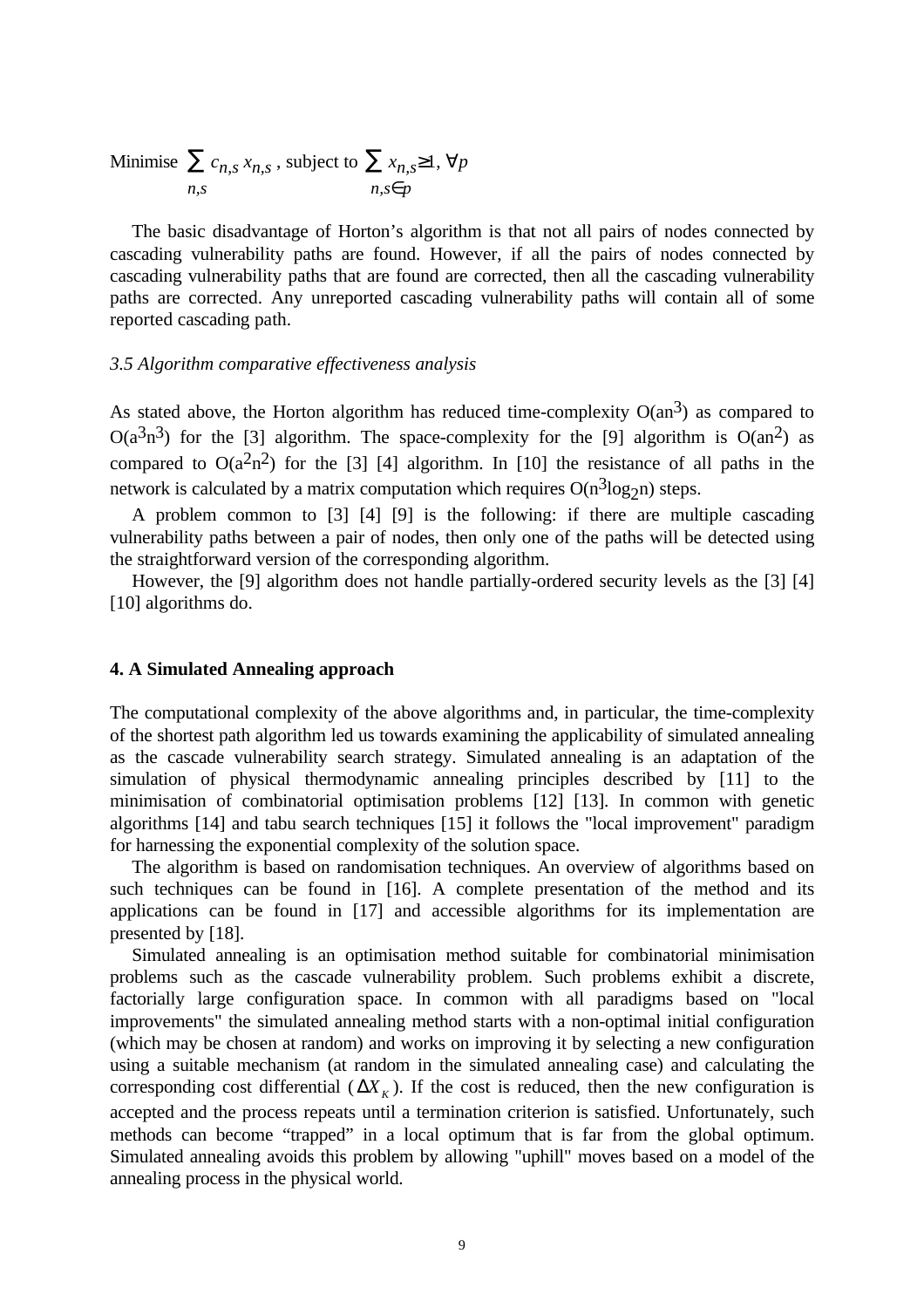When metals slowly cool and anneal, their atoms are often ordered in the minimal energy crystalline state for distances billions of times their diameter in all directions i.e., the solid is in a state of a global minimum. During the cooling process the system can escape local minima by moving to a thermal equilibrium of a higher energy potential based on the probabilistic distribution *w* of entropy *S*

$$
S = k \ln w
$$

where *k* is Boltzmann's constant and *w* the probability that the system will exist in the state it is in relative to all possible states it could be in. Thus given entropy's relation to energy *E* and temperature *T*

$$
dS = \frac{dE}{T}
$$

we arrive at the probabilistic expression *w* of energy distribution for a temperature *T*

$$
w \approx \exp\left(\frac{-E}{kT}\right)
$$

This so-called Boltzmann probability distribution is illustrated in Figure 4. The probabilistic "uphill" energy movement that is made possible avoids the entrapment of local minima and can provide a globally optimal solution.



Figure 4: Probability distribution *w*  $\approx \exp \frac{-E}{kT}$ −  $\exp\frac{E}{\sqrt{T}}$  of energy states according to temperature.

The application of the annealing optimisation method to other processes works by repeatedly changing the problem configuration and gradually lowering the temperature until a minimum is reached. Our proposed solution is based on Fitch's shortest path formulation modified to take into account the simulated annealing search method. An outline of the algorithm's pseudocode is as follows:

select a path  $P_0$  and an initial temperature  $T_0$ ; repeat until no more vulnerable paths can be found: repeat for a number of optimisation steps for the given temperature: select a new path  $P_n$  by moving a random amount of path segments from one randomly selected position to another; calculate the energy differential  $\Delta E$  between the current path *C* and the new one  $P_n$ ;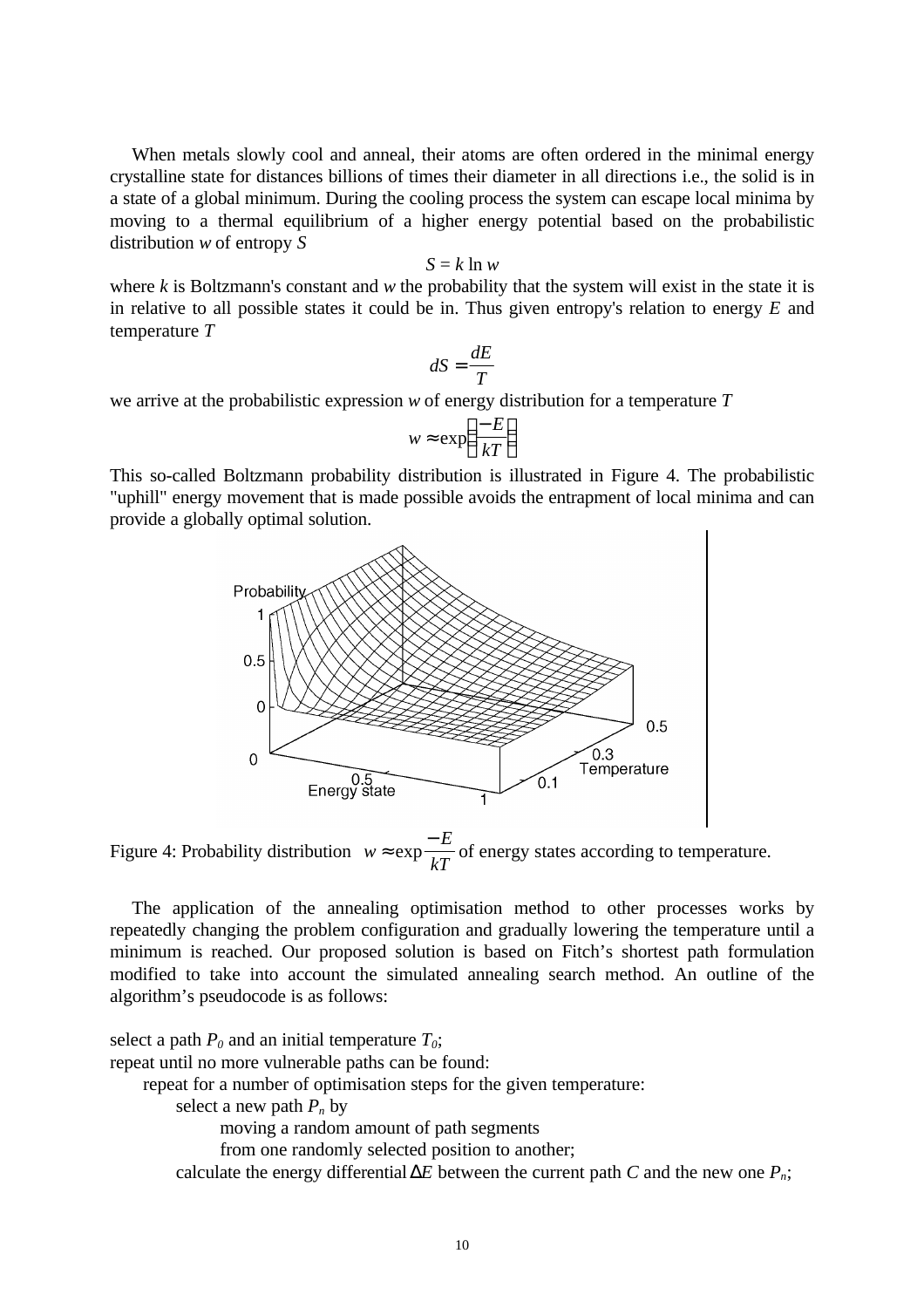If the new path  $P_n$  is more vulnerable ( $\Delta E < 0$ ) or it satisfies the Metropolis criterion: *R E T*  $\prec$ − exp Δ for a random number  $R$ ,  $0 < R < 1$ and an annealing temperature *T* then make the new path  $P_n$  the current path  $C$ ; lower the annealing temperature *T* following the cooling schedule.

After the simulated annealing optimisation step is performed our proposed approach, similarly with Fitch's approach, analyses the shortest path results to determine the network security metric and accordingly adjusts the network or the participating entities.

#### **5. Conclusions**

A network of computers is exposed to the Cascade Vulnerability problem when data of a security level *d* can be passed to a user with a lower security clearance *u* elsewhere on the network, without having to defeat any single component of the system that has an accreditation range great enough to allow users of level *u* and data of level *d* on a single system.

Many algorithms have been proposed in the literature to deal with the cascade vulnerability detection. In the previous sections we reviewed the basic properties of the most important algorithms, conducted a brief comparative analysis of them, and explained why the cascade vulnerability correction problem is NP-complete. Our proposed solution based on the simulated annealing approach provides a more efficient search strategy. Possible future work involves the evaluation of this strategy on existing problems and the adjustment of the simulated annealing algorithm operating parameters.

# **6. References**

- [1] National Computer Security Center, (1987) *Trusted Network Interpretation of the Trusted Computer System Evaluation Criteria*, Red Book NCSC-TG-005, Library No. S228, 526, Version 1, National Computer Security Center, USA.
- [2] [2] Madron T., (1990) *Network Security in the 90's*, J. Wiley & Sons, Inc.
- [3] Fitch J.A. III, Hoffman L.J., (1991) The Cascade problem: Graph Theory can help*, Proceedings of the 14th National Computer Security Conference,* pp. 88-100*.*
- [4] Fitch J.A. III, Hoffman L.J., (1993) A shortest path network security model, *Computers and Security*, Vol. 12, pp. 169-189.
- [5] Millen J. K., Schwartz M.W., (1988) The Cascading problem for interconnected networks, *Proceedings of the Fourth Aerospace Computer Security Applications Conference*, pp. 269-273.
- [6] National Computer Security Center, (1985) *Technical Rationale Behind CSC-STD-003- 85: Computer Security Requirements*, CSC-STD-004-85, National Computer Security Center, USA.
- [7] Lee T. M. P., (1989) Statistical models of trust: TCBs vs. People, *Proceedings of the IEEE Symposium on Security and Privacy*, pp. 10-19.
- [8] Aho. A., Hopcroft J., Ullman J., (1974) *The Design and Analysis of Computer Algorithms*, Addison-Wesley, Reading, MA.